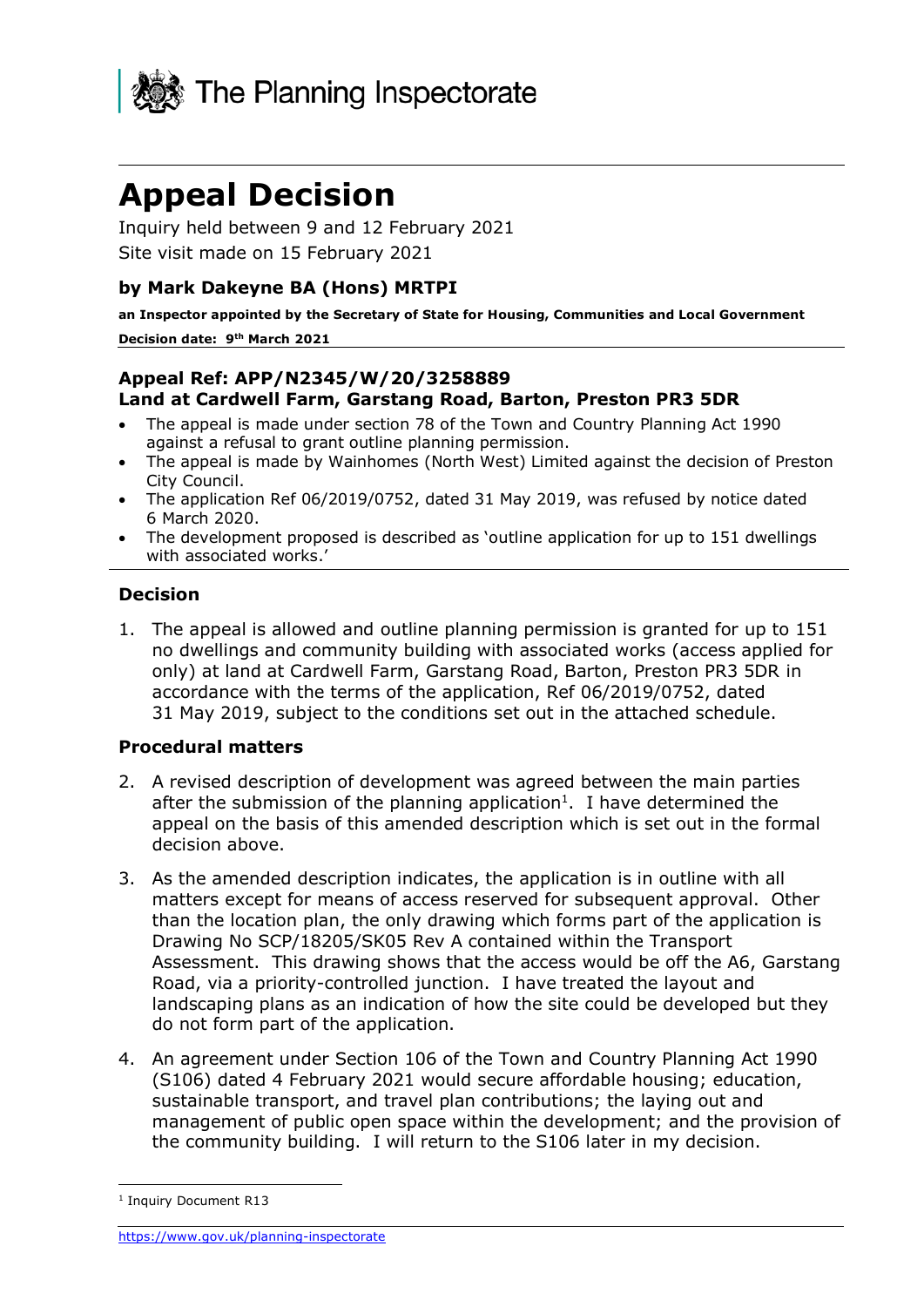#### **Main issues**

5. The main issues are:

a. Whether the proposal would accord with the development plan strategy for the area;

b. The effect on the character and appearance of the area;

c. Whether the Council can demonstrate a five-year supply of deliverable housing sites, having particular regard to the housing need or requirement for Preston; and,

d. Whether paragraph 11. d) ii. of the National Planning Policy Framework February 2019 (the Framework) is engaged either by reason of a lack of a fiveyear supply of deliverable housing sites or because the most important policies for determining the appeal are out-of-date.

## **Reasons**

### *Development plan strategy*

- 6. The development plan for the area, so far as it is relevant to this appeal, comprises the Central Lancashire Core Strategy (CLCS) adopted in July 2012 and the Preston Local Plan 2012-2026 (PLP) adopted in July 2015. Policy 1 of the CLCS (Locating Growth) seeks to concentrate growth in the Preston/South Ribble Urban Area, Key Service Centres, strategic sites and Urban and Rural Local Service Centres. In other places, including small villages, development is to be typically small scale and limited to appropriate infilling, conversion of buildings and proposals to meet local need.
- 7. The PLP confirms that Barton is one of several villages not identified in the CLCS as a Rural Local Service Centre, in other words it is a small village. Policy AD1 (b) of the PLP indicates that small scale development will be allowed within existing villages provided criteria relating to matters such as design and living conditions are met. Therefore, no significant growth aspirations exist for the village within the development plan.
- 8. The development, apart from a small portion of the frontage adjacent to the A6, would lie outside the settlement boundary of Barton and in open countryside as defined by the Policies Map. The proposal would not be small scale and would not be within the existing village.
- 9. Policy EN1 of the PLP indicates that development in the open countryside will be limited to rural exception sites for affordable housing, rural workers' dwellings, agricultural and forestry uses, the re-use of buildings and infilling within groups of buildings in smaller rural settlements. The development does not fall within any of these categories.
- 10. Barton straddles Preston and Wyre local authority boundaries. One site at the northern end of the village (Forest Grove) was allocated for housing in the PLP and three housing sites to the west of the A6 have been allocated in the Wyre Local Plan. The allocation at Forest Grove followed on from an allowed appeal in 2013 for up to 65 dwellings<sup>2</sup>. Housing developments have been permitted on two of the Wyre allocations and some sites beyond the settlement boundary within Preston's part of the village in recent years. These include an outline permission for 55 dwellings on that part of the appeal site between Cardwell Farm and Woodlands Way granted in September 2018.

<sup>2</sup> Inquiry document R7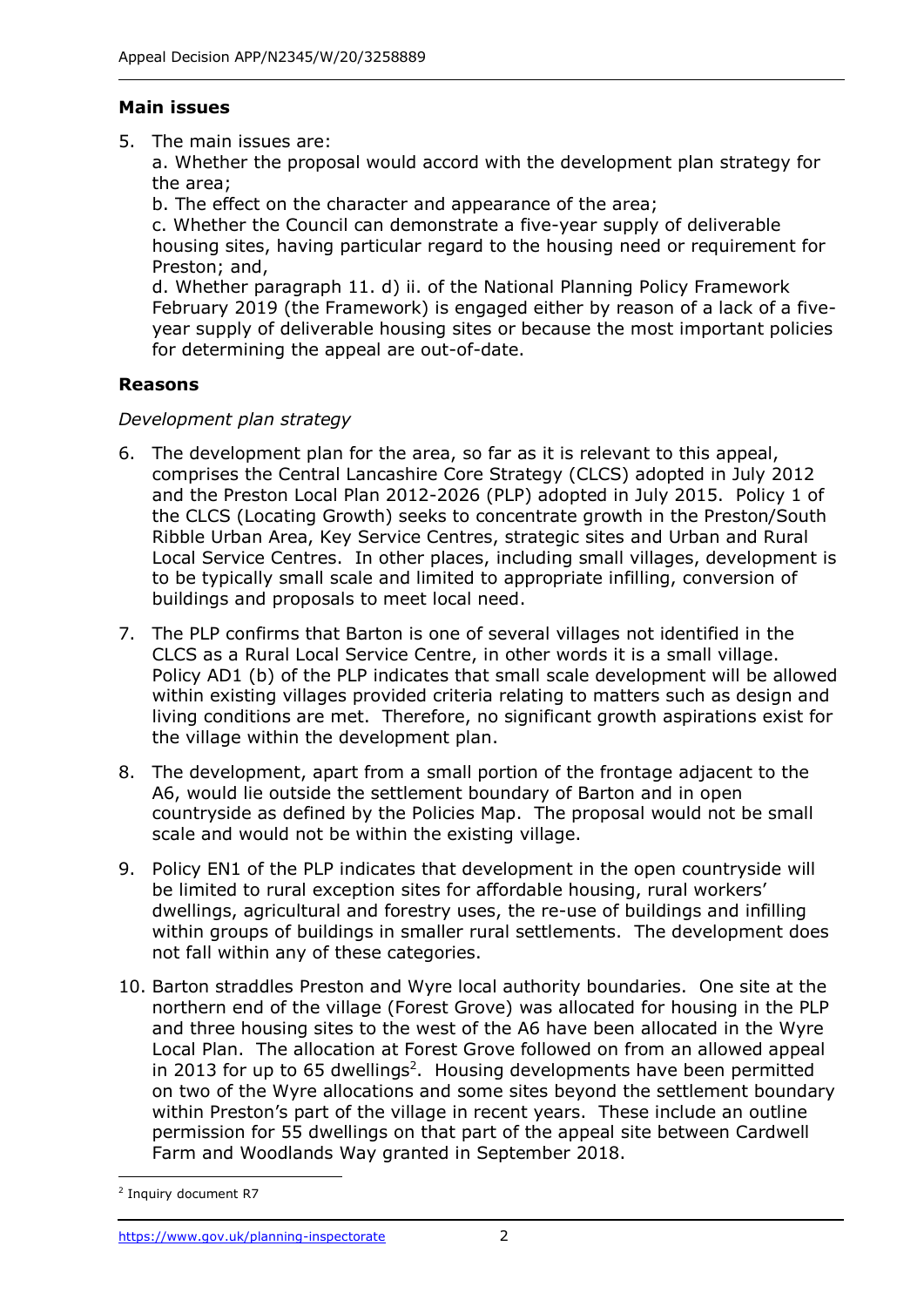- 11. The Forest Grove development has been completed and a number of sites to the west of the A6 are under construction. However, these developments have not changed the development plan status of Barton as a small village.
- 12. In conclusion, the development would not accord with the development plan strategy for the area and would be contrary to Policy 1 of the CLCS and Policies AD1 (b) and EN1 of the PLP for the reasons given above.

## *Character and appearance*

- 13. The application was not accompanied by a landscape and visual assessment. I assessed the landscape and visual impacts of the development by walking the footpaths to the north and south of the site, the bridleway to the east and the pavements along the A6.
- 14. The appeal site is an irregular shaped area of predominantly agricultural grazing land to the east of the A6. Most of the site is on a fairly level plateau between the A6 and the valley of Barton Brook to the east. The fields within the site are divided by hedgerows and the occasional fence. Some of the field boundaries include mature trees, although tree cover is generally sparse. However, there are a few ponds surrounded by vegetation within and on the edge of the site. Moreover, at its south-eastern end, behind Woodlands Crescent, the site is partly wooded and slopes steeply down to the brook.
- 15. Most of the site is typical of the undulating lowland farmland landscape character type, pleasant but unremarkable. The site does not lie within a valued landscape. That said, the south-eastern edge, forms part, and contributes to the character, of the river valley.
- 16. The majority of the site is not readily visible from the A6 as it lies behind frontage development and the Cardwell Farm complex. However, the undeveloped section between the farm and No 630 Garstang Road allows views of the appeal's sites fields from the A6 through the roadside hedge and trees.
- 17. The south-eastern valley slopes and the plateau edge form part of the rural views from the footpath which heads eastwards from Woodlands Way towards the M6, both from within the river valley and on rising land to the east. Longer distance views of the south-eastern site edge can be obtained from a short, elevated section of the bridleway which runs to the east of Barton Brook. However, once it enters the valley, topography and vegetation prevent views of the site from the bridleway. However, the site becomes visible again from the footpath near Forest Grove, albeit in the distance across intervening fields.
- 18. The site is clearly visible from the rear of properties along the A6 and from the homes in Woodlands Way and Woodlands Crescent that back onto the land.
- 19. Development of the relatively narrow undeveloped frontage would lead to the loss of views of the countryside from the A6. However, the development of the frontage would not be out of character with the linear form of the village. Planting of trees and hedges behind the visibility splay could maintain a soft road frontage.
- 20. The development would extend some way back behind the predominantly ribbon form of the village but the development around Forest Grove to the north provides a comparable width to the settlement. Other recent housing will also extend back beyond much of the established linear development on the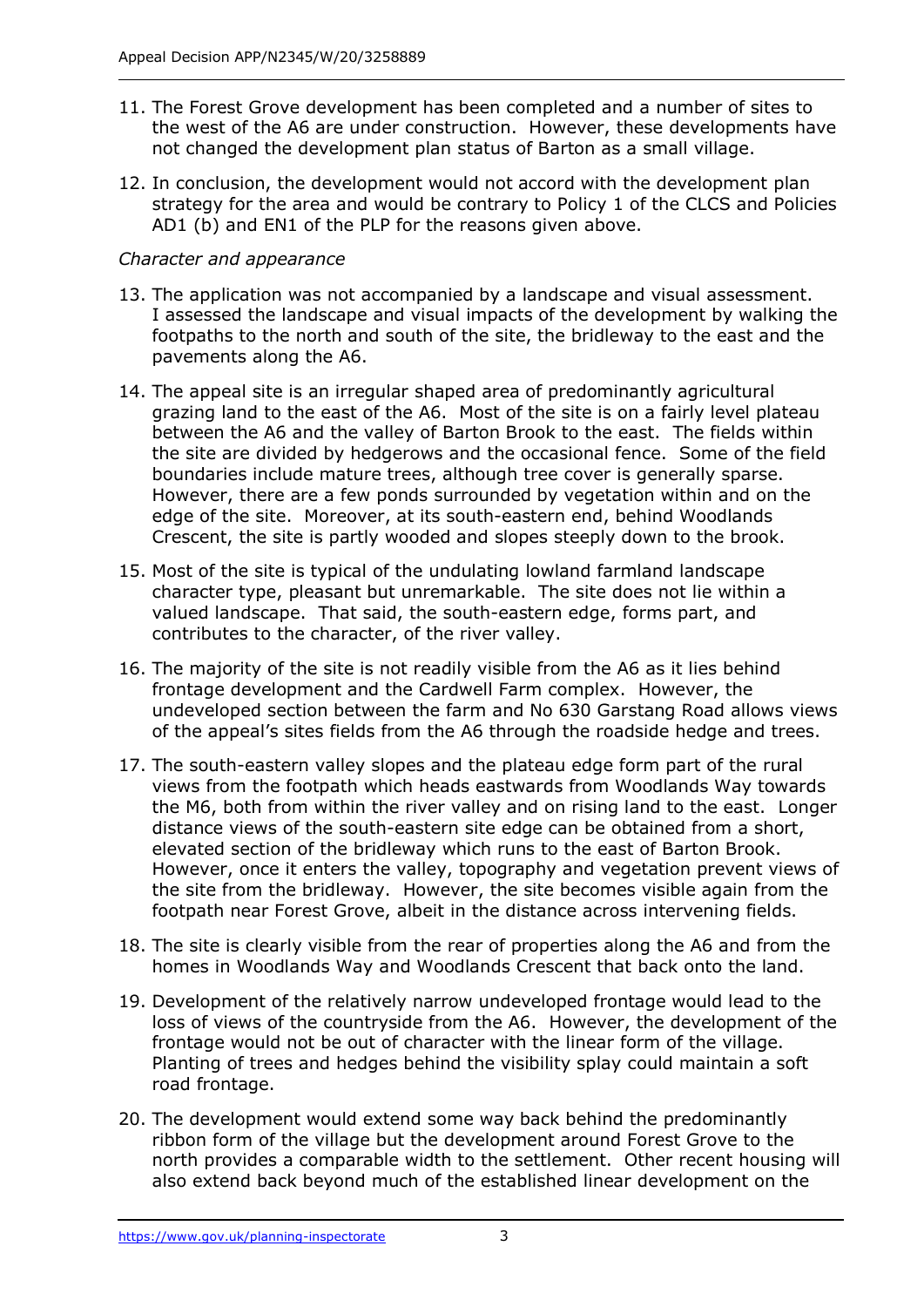A6. Although the proposal would be of significant scale and depth, its form would not be without precedent in the village. The few attractive landscape features on the plateau could be maintained as part of the layout. Development on the majority of the site would not be readily visible from nearby public viewpoints.

- 21. Recreational users of the footpaths and bridleway to the south, south-east and north of the site would be sensitive to changes in the landscape. However, only a small part of the site encroaches onto the valley slopes. A sympathetic layout could avoid the valley slopes and retain the wooded features. Indeed, the indicative layouts show limited built development on this part of the site. Whilst the edge of the development on higher ground would be likely to be visible from the rights of way, the distances involved and intervening screening would reduce the visual impact.
- 22. The adjacent residents would see a significant change in their aspect with open fields being replaced with a housing estate. However, some of the properties in Woodlands Way and Woodlands Crescent and the homes near the access point onto Garstang Road already face the prospect of housing behind them due to the extant permission. The properties on Woodlands Crescent that face east could potentially have open areas to their rear. Visual impacts for all adjoining residents could be mitigated by the use of appropriate separation distances.
- 23. All in all, and subject to the layout avoiding built development on the more sensitive south-eastern parts of the site, the landscape and visual impacts would not be significantly adverse. The development would be reasonably well integrated with the existing settlement pattern of Barton and appropriate to the landscape character type. As such there would be compliance with Policy 21 of the CLCS.

## *Five-year housing supply*

- 24. Paragraph 73 of the Framework requires that local planning authorities (LPA) should identify and update annually a supply of specific deliverable sites sufficient to provide a minimum of five years' worth of housing against their housing requirement set out in adopted strategic policies, or against their local housing need (LHN) where the strategic policies are more than five years old. Footnote 37 of the Framework indicates that where strategic policies have been reviewed and found not to require updating they should still be used as a basis for the housing requirement even if they are more than five years old.
- 25. Planning Practice Guidance<sup>3</sup> (PPG) contains similar wording to Footnote 37 but also notes that the housing requirement figures identified in adopted strategic housing policies should be used for calculating the five-year housing land supply figure where the strategic housing policies have been reviewed within the last five years and found not to need updating. This wording in the PPG was introduced in July 2019. It followed on from wording contained in the 2018 version of the PPG which reflected the July 2018 Framework and the introduction of the standard method for calculating LHN.
- 26. Footnote 37 and the related PPG were introduced without any transitional arrangements. Therefore, the effect of national policy and guidance is that any

<sup>3</sup> Paragraph 005 Reference ID: 68-005-20190722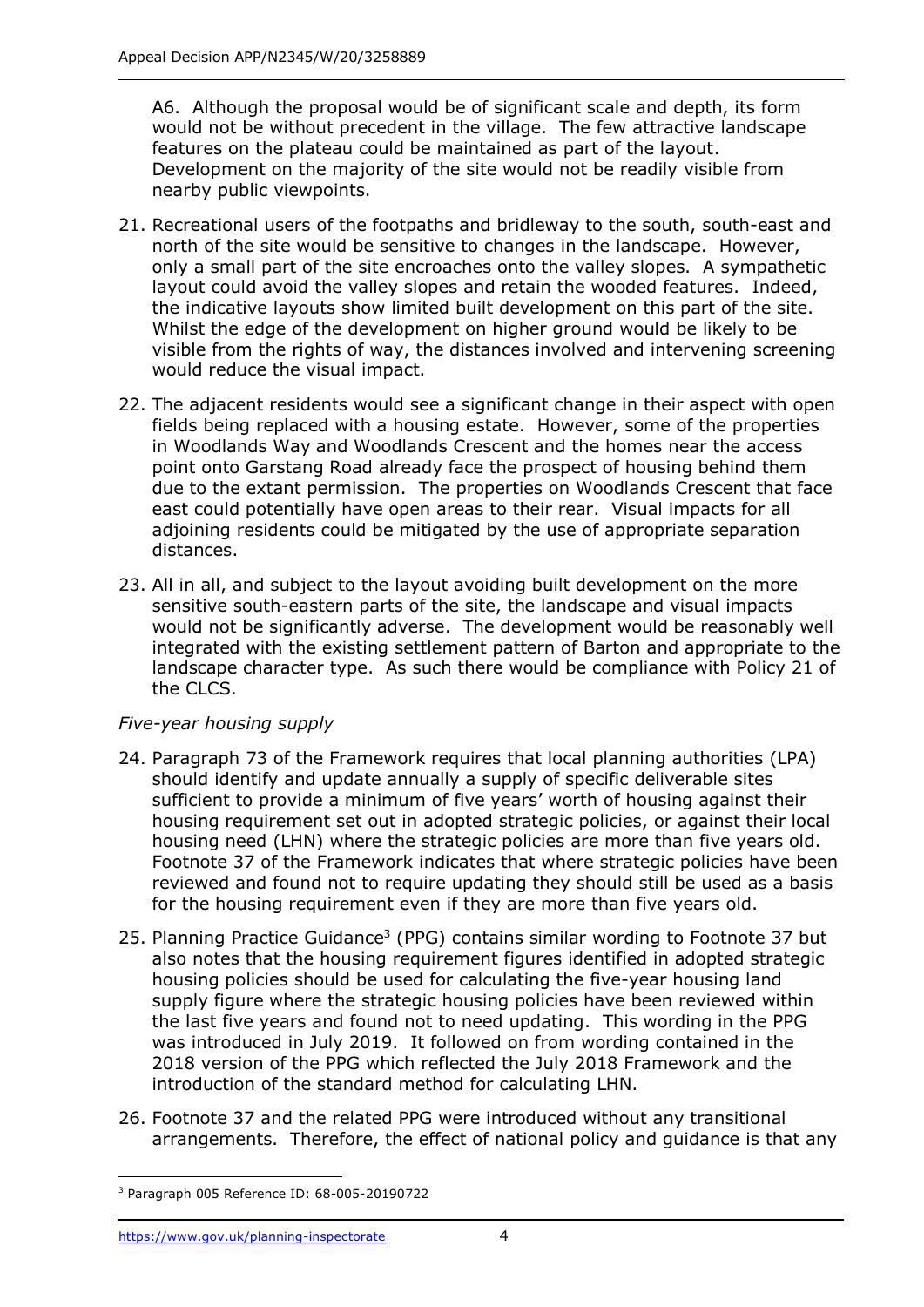review of the strategic housing requirement undertaken from July 2014 onwards which found the requirement not to require updating would amount to a 'Footnote 37 Review'. Whilst PPG is not policy, it does not depart from the Framework on this subject but seeks to assist with the time period whereby a review has currency.

- 27. The development plan minimum housing requirement for Preston of 507 dwellings per annum (dpa) is set out in Policy 4 of the CLCS. This is out of a total requirement for Central Lancashire of  $1,341$  dpa<sup>4</sup>. This requirement was set by adopted strategic policies which are more than five years old.
- 28. However, in October 2017, some five years after the adoption of the CLCS, the Central Lancashire authorities of Preston, Chorley and South Ribble entered into a Joint Memorandum of Understanding and Statement of Co-operation relating to the provision of Housing Land (MOU1). MOU1 agreed that the housing requirement in the CLCS should be applied until the adoption of a replacement plan.
- 29. MOU1 was informed by a Strategic Housing Market Assessment (SHMA) which indicated that, if each LPA were to meet its own Objectively Assessed Need, the total requirement for Central Lancashire would only exceed the Policy 4 requirement by some 20 dpa, albeit that different distributions would result depending on whether demographic or economic growth figures were used. The SHMA used the 2014-based household projections as the starting point for assessing housing need.
- 30. MOU1 noted that continuing to apply the CLCS housing requirement would, amongst other things, reflect the spatial pattern of development set out in Policy 1 of the CLCS, including directing housing growth to priority areas such as Cottam and North West Preston where land had been allocated to deliver significant new housing in accordance with the Preston, South Ribble and Lancashire City Deal; that site allocations had been determined to meet the spatial pattern of development in the CLCS; that the CLCS requirement reflects the high levels of containment for both travel to work and housing market areas (HMA); and that the Policy 1 apportionment would help to address net out-migration from Preston to other parts of the HMA. That the Policy 4 figures were based on the defunct North West Regional Spatial Strategy and had a baseline date of 2003 were not factors that were referred to in MOU1 and, therefore, on the face of it were not given much weight.
- 31. Although it was entered into before the publication of the 2018 Framework, the Council and the appellant agree that MOU1, supported by evidence in the SHMA, was a 'Footnote 37 review'<sup>5</sup>. Based on the information before me, I see no reason to take a different view.
- 32. However, the Council considers that matters have moved on from MOU1. MOU1 included a clause whereby the document was to be reviewed no less than every three years but would also be reviewed when new evidence that renders the MOU out of date emerges. It is more than three years since MOU1 was entered into. The Council points to the introduction of the standard method for assessing LHN as being a significant change in circumstances. If the LHN figure is used, Preston would be required to deliver 250 dpa.

<sup>4</sup> For both Chorley and South Ribble the requirement is 417 dpa

<sup>5</sup> Paragraph 2.4 of the Housing Supply Statement of Common Ground (Document B4)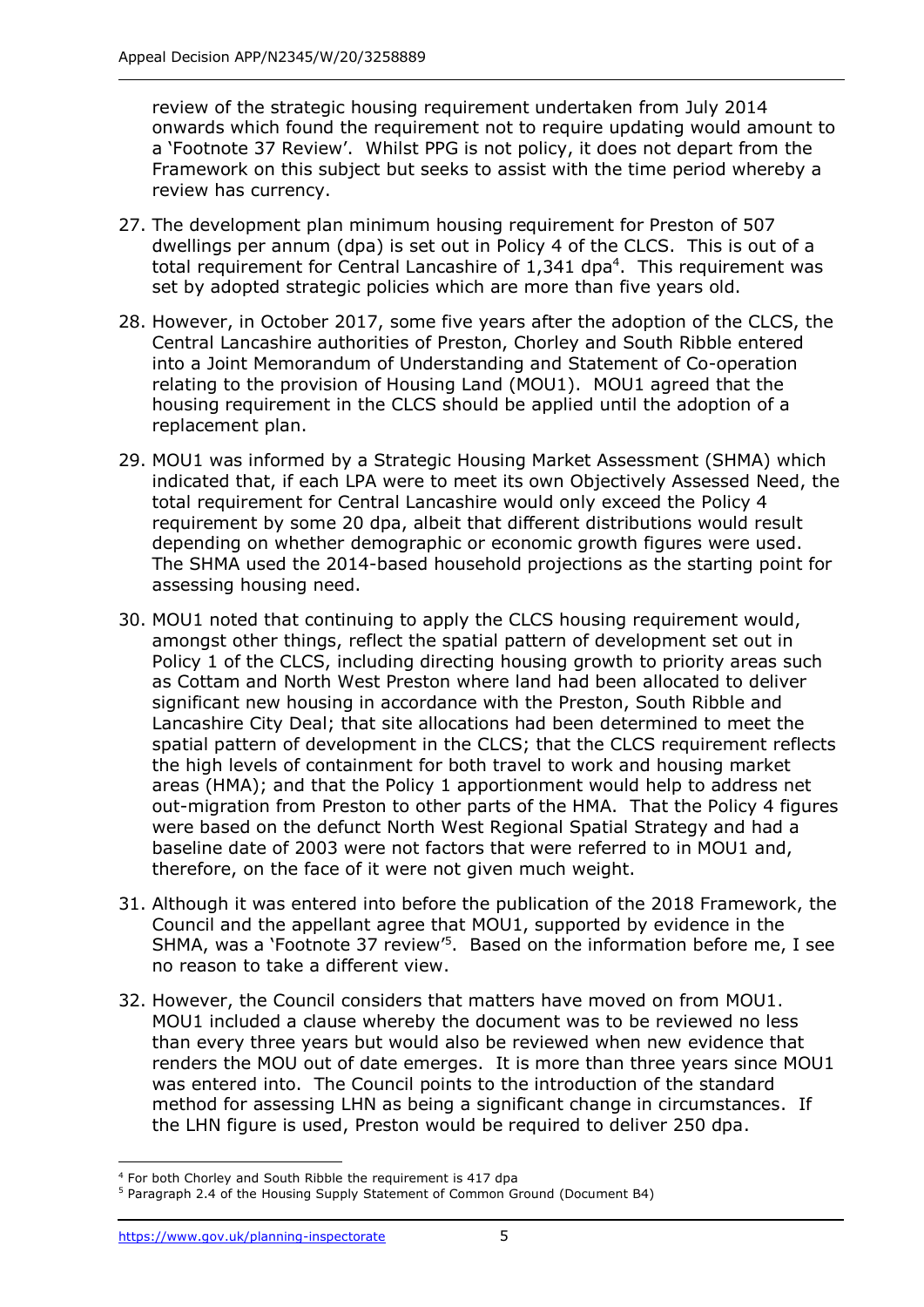- 33. Footnote 37 and PPG do not indicate whether, once reviewed and found not to require updating, the development plan housing requirement can be reviewed again outside the formal local plan process. However, the implications of paragraphs 31-33 of the Framework is that it is anticipated that relevant strategic policies will need updating through a new local plan or partial review of a local plan rather than through a 'review of a review'. That said, it seems to me that there may be justification to revert to LHN even if the requirement had been previously reviewed and found not to require updating. However, the decision to depart from the findings of a review undertaken in the last five years would need to be supported by a robust process.
- 34. In this respect the Central Lancashire LPAs entered into a second Memorandum of Understanding in April 2020<sup>6</sup>. This was augmented by a Statement of Common Ground in May 2020 reflecting a slight change in LHN housing numbers for April 2020. However, for the purposes of this decision the changes are not significant and I will refer to these documents collectively as MOU2.
- 35. MOU2 took into account the Central Lancashire Housing Study (CLHS), published in March 2020. The CLHS was commissioned to inform the review of the CLCS. However, the CLHS did not assess housing need in the way the SHMA did. It focused on LHN as a basis for the housing requirement, not on whether to plan for a higher level of need. In addition to findings in relation to affordable and other specific housing needs, it recommended that, pending the adoption of a new local plan, LHN should be used as a basis for assessing fiveyear housing supply but that the LHN should be redistributed such that Preston's requirement would be 404 dpa. However, the recommendations did not appear to consider that a Footnote 37 review had already been carried out<sup>7</sup>, and started with the assumption that the LHN should be used as the basis for the housing requirement.
- 36. As a result, MOU2 sought not to use solus LHN figures or retain the CLCS requirement but redistribute the LHN figures across the Central Lancashire LPAs. The veracity of MOU2 was tested at an inquiry in the summer of 2020 relating to a development of up to 180 dwellings at Pear Tree Lane, Euxton, Chorley. The Inspector in his decision<sup>8</sup> gave limited weight to the figure for Chorley derived from MOU2 because it was outside the local plan process. He noted that PPG allows the housing requirement for a joint plan making authority to be distributed across the plan area but this should be done through the plan making process, not through decision-making. I agree with this analysis and that Footnote 37 effectively provides two principal options for an LPA housing figure, either the adopted strategic policy requirement or the LHN.
- 37. The Inspector agreed that the LHN figure should be used for Chorley. However, it appears that the option of using the CLCS requirement was not put to him. The only reference to MOU1 in his decision is in relation to a previous appeal for the Pear Tree Lane site in 2017. In other words, it was not argued that MOU1 still had currency as a Footnote 37 review.

<sup>6</sup> Joint Memorandum of Understanding & Statement of Co-operation Relating to the Provision and Distribution of Housing Land (Document A12)

See paragraph 2.14 (Document A11)

<sup>8</sup> Appeal decision ref: APP/D2320/W/20/3247136 dated 11 August 2020 (Document F1)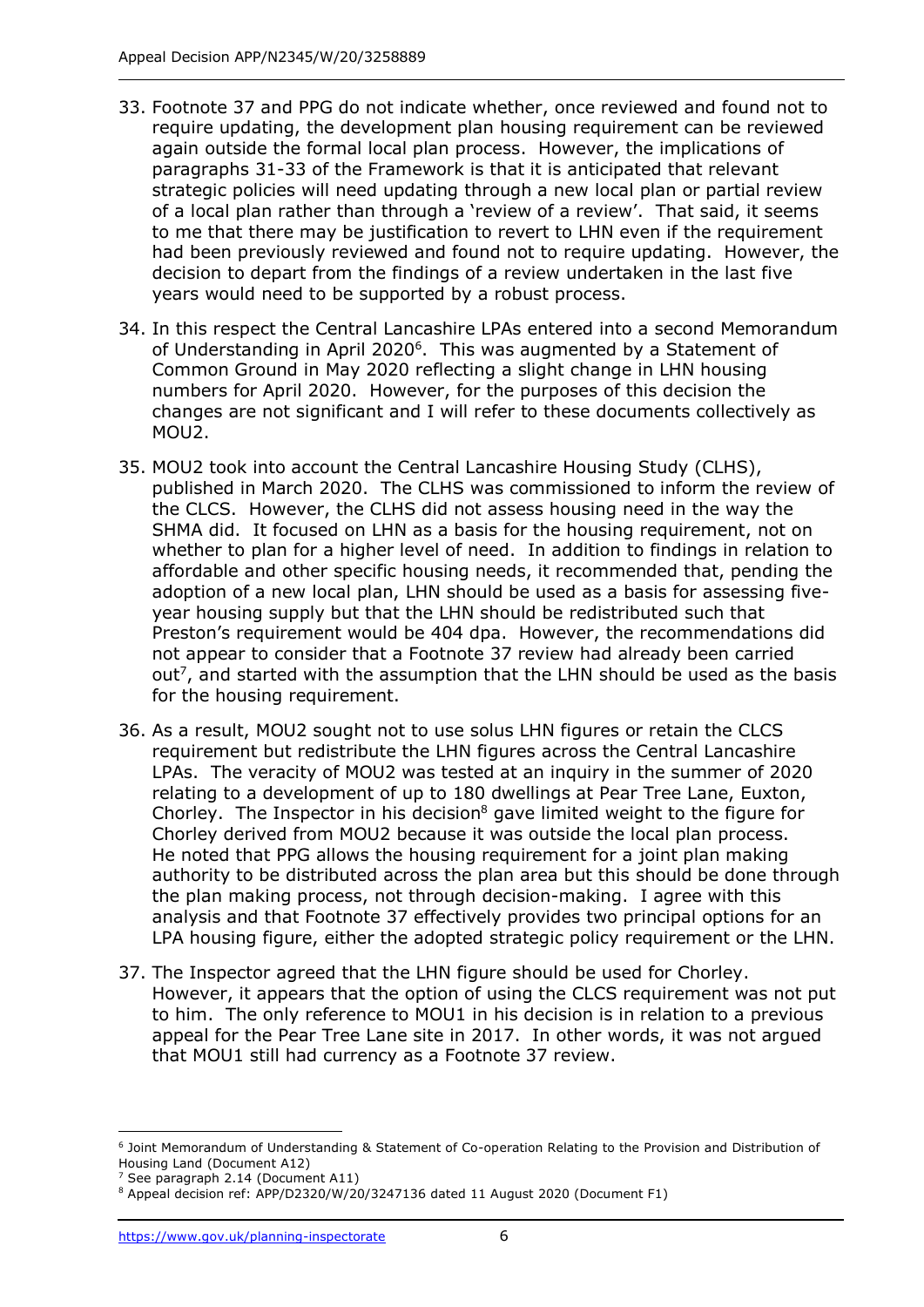- 38. Up to December 2019 Preston continued to use the CLCS requirement for the purposes of assessing its five-year housing land supply. This was in the knowledge of the longevity of the CLCS requirement and the fact that it was based on calculating need in accordance with the 2012 Framework. However, following an appeal decision relating to Chain House Lane, South Ribble<sup>9</sup>, where the Inspector concluded that MOU1 did not constitute a Footnote 37 review and that LHN should be used, the Council decided to use the LHN figure. However, the Chain House Lane decision was quashed in the High Court<sup>10</sup>. The judge found that the Inspector's reasoning for concluding that MOU1 was not a review was inadequate.
- 39. Subsequently, following the Pear Tree Lane decision, the Council withdrew from MOU2 because the Inspector 'has attributed limited weight to the MOU in determining the appeal.<sup>'11</sup> The Council's decision does not indicate on what basis the housing requirement or the five-year supply will be derived as an alternative to MOU2, albeit it is noted that the Central Lancashire LPAs are in the process of reviewing the Local Plan which will consider the matter of distribution of housing.
- 40. Pulling this chain of events together, to my mind the review of the CLCS housing requirement through MOU1 is the only Footnote 37 review that has been undertaken. The decision to revert to the LHN figure after withdrawal from MOU2 did not constitute such a review as it has not followed a robust process. The factors set out in paragraph 30 above are still relevant today. In addition, the higher housing requirement derived from the CLCS would deliver more affordable housing. Therefore, Policy 4 of the CLCS should be used for the purposes of assessing whether there is a minimum of five years' worth of housing against the housing requirement.
- 41. These findings result in potential inconsistencies in considering housing supply across the Central Lancashire local plan area having regard to the conclusions of the Pear Tree Lane Inspector who went with the LHN figure. But as explained earlier he was considering different arguments which did not include whether a Footnote 37 review had been undertaken. His decision precedes the Chain House Lane judgement. If it had been put to him that a Footnote 37 review had been undertaken and that the CLCS housing requirement should be used, he may have come to a different decision.
- 42. The Council and appellant agree that there is a deliverable five-year housing land supply of  $3,581$  dwellings at 1 October 2020<sup>12</sup>. Based on the CLCS requirement of 507 dpa and factoring in past under-supply<sup>13</sup> and a 5% buffer, there would be a 4.95 years supply of housing land.
- 43. For the above reasons, the Council cannot demonstrate a five-year supply of deliverable housing sites, having particular regard to the housing requirement for Preston.

<sup>9</sup> Appeal decision ref: APP/F2360/W/19/3234070 dated 13 December 2019 (Document F2)

<sup>&</sup>lt;sup>10</sup> Wainhomes (North West) Limited v South Ribble BC [2020] EWHC 2294 (Admin) (Document G1)

<sup>&</sup>lt;sup>11</sup> Minutes of Preston City Council Cabinet meeting 4 November 2020 (Document P3)

<sup>&</sup>lt;sup>12</sup> Paragraph 2.10 of the Housing Supply Statement of Common Ground (Document B4)

 $13$  Using the Sedgefield method – the past shortfall being addressed in the next five years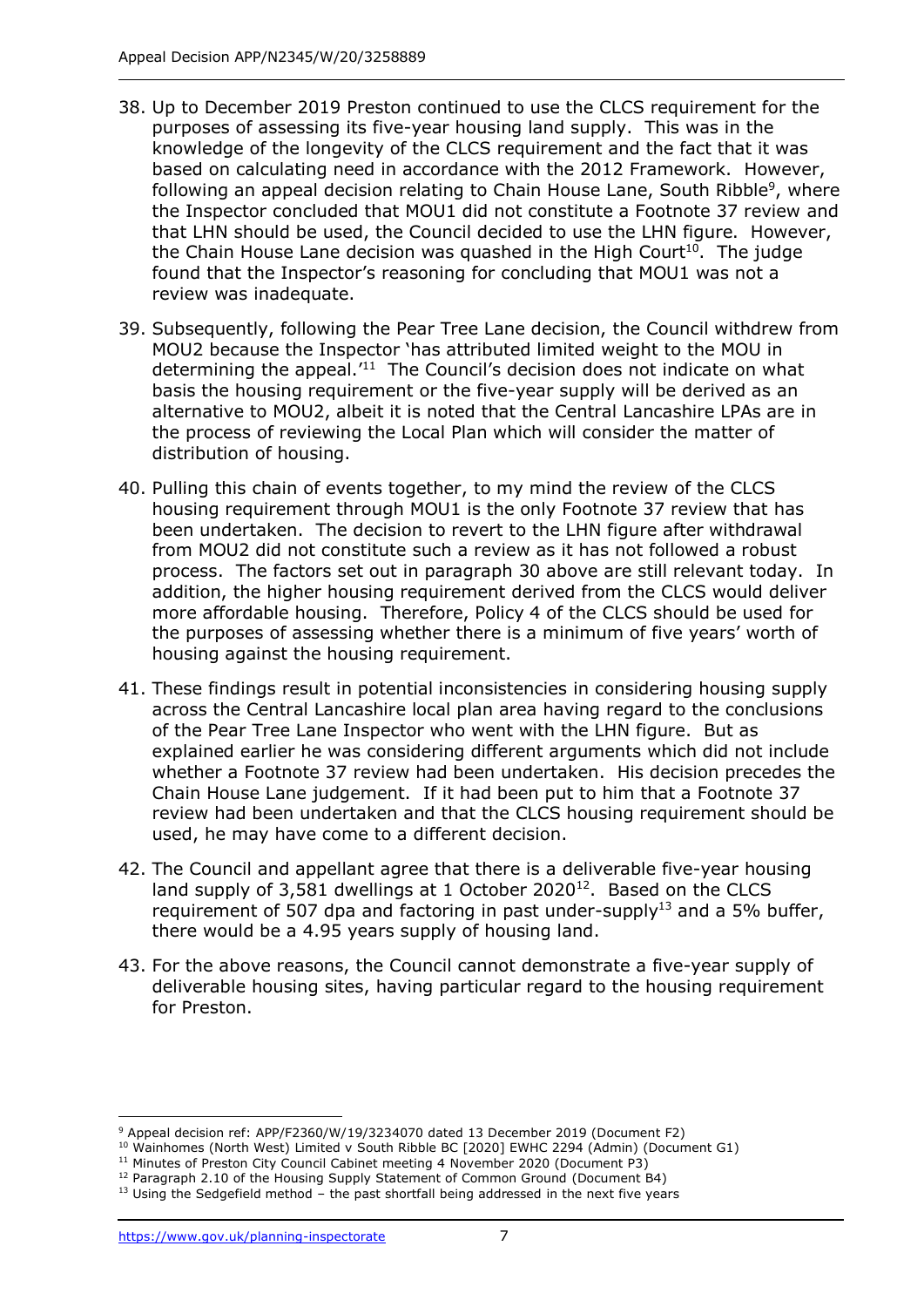#### *Tilted balance*

- 44. Because of my conclusions on five-year supply, and as the proposal involves the provision of housing, Footnote 7 of the Framework indicates the most important policies for determining the appeal are deemed to be out of date. The application of policies in the Framework that protect areas or assets of particular importance does not provide a clear reason for refusing the development. Therefore, paragraph 11. d) ii. of the Framework (the tilted balance) is engaged by reason of a lack of a five-year supply of deliverable housing sites.
- 45. Having regard to the above, there is no need for me to go onto consider whether the most important policies for determining the appeal are out of date for reasons other than housing land supply. I will consider the consequences of applying paragraph 11. d) ii. in my planning balance set out later in this decision.

### *Other matters*

- 46. The emerging Central Lancashire Local Plan is at an early stage. An Issues and Options Document was subject to consultation in late 2019 and early 2020 but no draft policies have been published. Barton has been designated as a neighbourhood plan area and an initial draft plan was published for consultation in Autumn 2020. However, little weight can be given to these emerging plans at this stage.
- 47. The access onto the A6 would have acceptable visibility. The configuration of the access with the provision of a right turn lane would provide a safe and suitable access. The development would not lead to severe residual cumulative impacts on the road network.
- 48. Subject to the imposition of suitable conditions, the development would not harm archaeological interests or impact adversely on ecology. The loss of trees and a section of hedgerow along the site frontage could be compensated for by replacement planting. The extant permission has established that the loss of frontage vegetation is acceptable. The site is likely to be predominantly Grade 3b agricultural land which is not the best and most versatile farming land.
- 49. The site lies within Flood Zone 1, where there is a low probability of flooding. Although standing water has been observed on the site after heavy rainfall, this is likely to be the result of topography, soil infiltration characteristics and a blocked culvert. The provision of a sustainable surface water drainage system with greenfield run off rates should ensure that surface water would be suitably managed. No concerns have been raised by United Utilities about the capacity of the foul drainage system.
- 50. As an outline proposal, the design of the scheme is not before me. An acceptable design could be developed at reserved matters stage ensuring that the factors that I consider earlier in this decision are taken into account and that adjoining residents are not unacceptably affected by reason of undue overlooking or visual impact. The provision of the access direct off Garstang Road would be beneficial for residents of Thorntrees Avenue and Woodlands Way compared to the fall-back permission.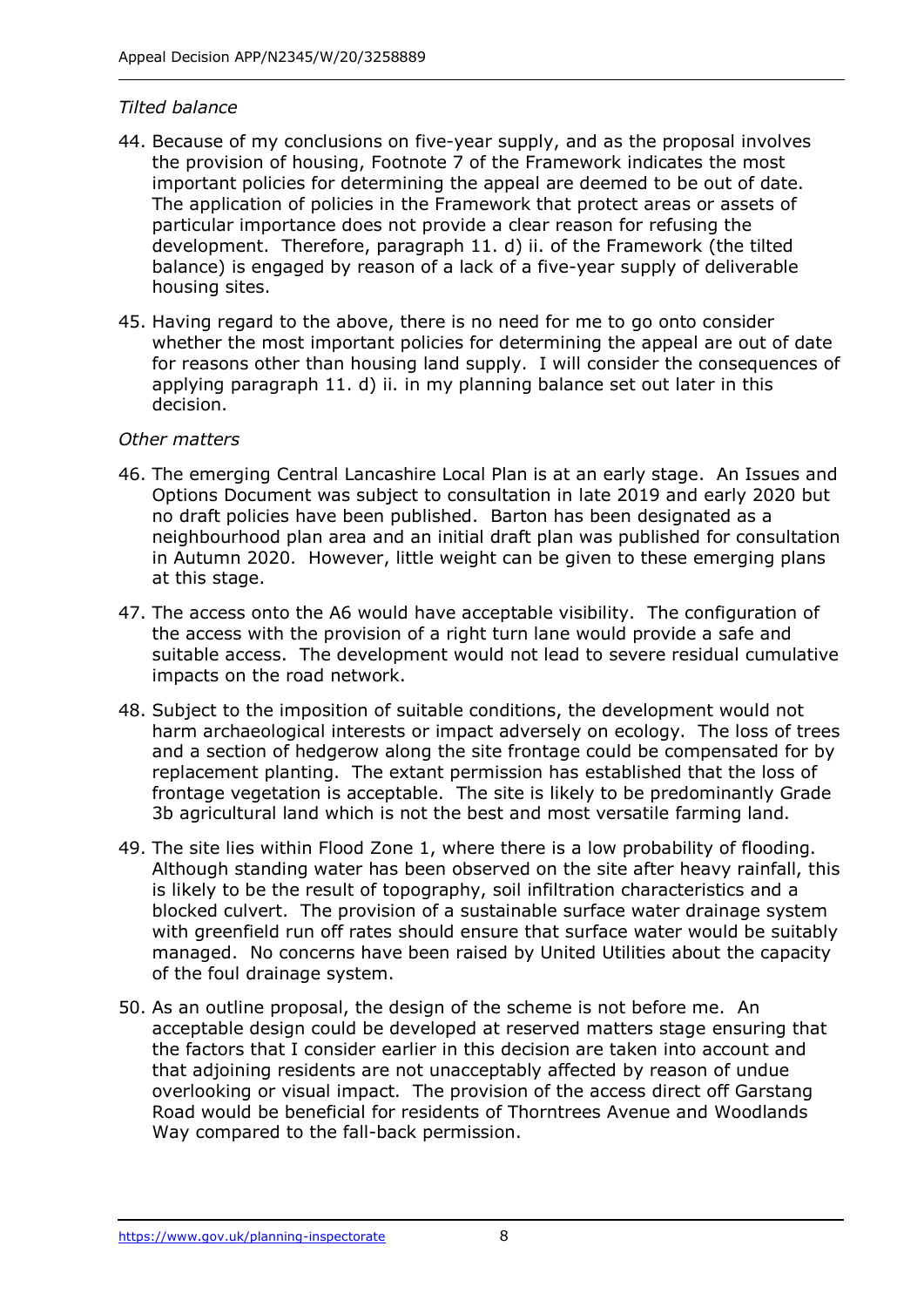51. The appeal site is not within a location where there are concerns about air quality. Suitable site-specific mitigation measures can be implemented during the construction phase to prevent localised issues with air quality.

## *Planning obligations*

- 52. The S106 would secure 35% affordable housing through the provision of 53 dwellings on-site. The affordable housing provision would accord with Policy 7 of the CLCS. The tenure split would follow the guidance in the Central Lancashire Affordable Housing Supplementary Planning Document.
- 53. The education contributions would be required to ensure that primary school places are available within the catchment, in accordance with Policies 2 and 14 of the CLCS. Sustainable transport and travel plan contributions would support the provision of, and encouragement to use, modes of travel other than the private vehicle in accordance with CLCS Policies 2 and 3 and PLP Policy ST2. In this respect I note that there is scope to provide off-road cycleways in the village itself and linking Barton with existing provision near Broughton.
- 54. The provision and management of open space within the development, including play provision, would be secured in accordance with Policy 24 of the CLCS and Policy HS3 of the PLP.
- 55. The community building forms part of the proposal. There is already a village hall within the settlement, albeit at the northern end, some distance from the appeal site. The Parish Council has concerns that a further similar building may not be needed and would be difficult to fund and manage. However, the future use of the building is not defined. It could provide a hub at the southern end of the village, serving existing residents and those who would occupy the appeal scheme and the several other housing developments nearby which are coming on stream, and be connected to new open space and recreational facilities within the development. Its provision and future operation, management and maintenance should be secured as part of the S106.
- 56. The above obligations are needed to address development plan policy requirements; make the development acceptable in planning terms; are directly related to the development; and are fairly and reasonably related in scale and kind to the development. Therefore, I have taken them into account in my decision.

## **Planning balance, conditions, and conclusion**

## *Planning balance*

- 57. Paragraph 11. d) ii. of the Framework indicates that, where the most important development plan policies for determining the application are out-of-date, planning permission should be granted, unless any adverse impacts of doing so would significantly and demonstrably outweigh the benefits, when assessed against the policies in the Framework taken as a whole.
- 58. The adverse impacts of the development relate primarily to its conflict with the development plan strategy for the area. Barton is not a settlement earmarked for significant development. The Framework indicates that the planning system should be genuinely plan-led. There would also be some limited harm to the character and appearance of the area, noting that the Framework recognises the intrinsic character and beauty of the countryside.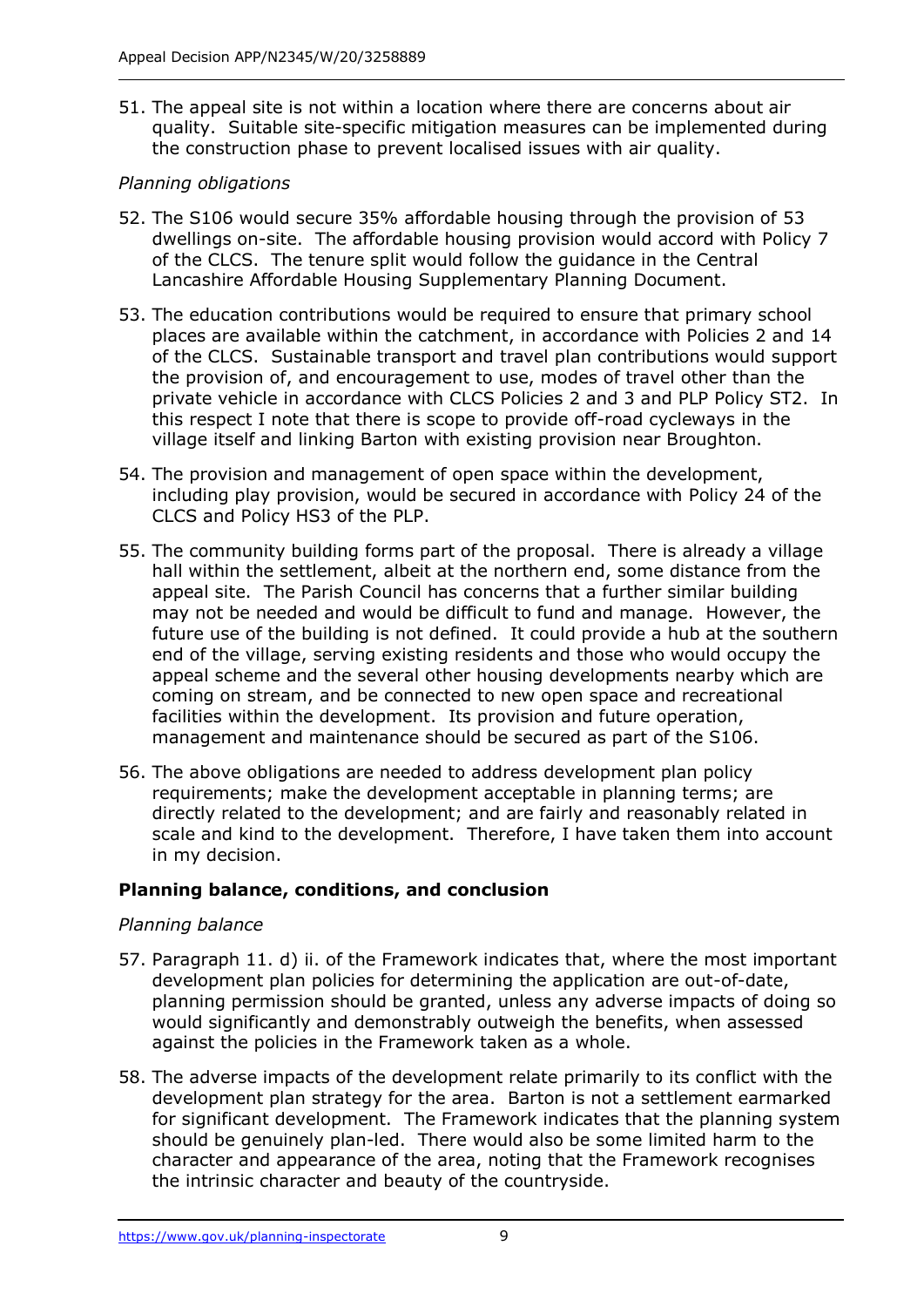- 59. In terms of benefits, the provision of new housing would bring construction and supply chain jobs, places for the economically active to live, increased local spend and greater choice in the local market. These benefits have not been quantified and would apply to any housing development of this scale but are still considerable.
- 60. A number of affordable homes are to be provided in Barton through existing permissions. The assessments of affordable housing need through the SHMA and CLHS have not been tested. However, it is likely that Preston's overall affordable needs are substantial<sup>14</sup> and the evidence indicates that delivery is not keeping up with the need. The new affordable dwellings would provide homes for real people in real need.
- 61. The proposal would boost the supply of housing in a situation where there is no five-year supply and an under-provision of affordable housing and, as a result, I attach moderate weight to the economic benefits and significant weight to the social benefits. In attributing weight to these benefits, I recognise that the Council's performance against the housing delivery test between 2017 and 2020 has been excellent, reflecting the upward curve in housebuilding in the City in recent years. However, supply still falls below five years, albeit marginally.
- 62. Despite the misgivings of the Parish Council, the community building has the potential to bring some social benefits in terms of community cohesion, health, and well-being. Whilst the precise end use is unclear, I attach moderate weight to these benefits.
- 63. The provision of open space and its ongoing management and maintenance and the contributions to school places, sustainable transport and the travel plan are neutral considerations because they are needed to make the development acceptable. I also consider that the impact on living conditions is a neutral factor taking into account the matters set out in paragraph 50.
- 64. The site is predominantly improved grassland but has some biodiversity value due to the existing ponds, stream, ditches, tree cover, scrub, and hedgerows that lie within, or on the edge of, the site. There would be scope to retain some of these features and introduce additional planting and other ecological gains. But existing wildlife would be disturbed. Biodiversity matters weigh neutrally in the planning balance.
- 65. Although Barton has limited facilities reflecting its lowly position in the settlement hierarchy, there are two primary schools and a few eating and drinking establishments in the village, a regular bus service along the A6 linking Barton to Preston, Garstang and Broughton, and a secondary school and convenience stores in the latter some 2 km to the south. The private vehicle would be used for most journeys but alternatives exist and journeys to access services would not be long. Despite its development plan status as a small village, there have been a number of housing allocations and permissions in recent years. The locational and accessibility policies set out in the Framework are a neutral consideration in this case.
- 66. There is conflict with Policy 1 of the CLCS and Policies AD1 (b) and EN1 of the PLP and the development plan overall. However, because there is a need to

<sup>&</sup>lt;sup>14</sup> Assessed in the SHMA as around 240 dpa and in the CLHS as upwards of 250 dpa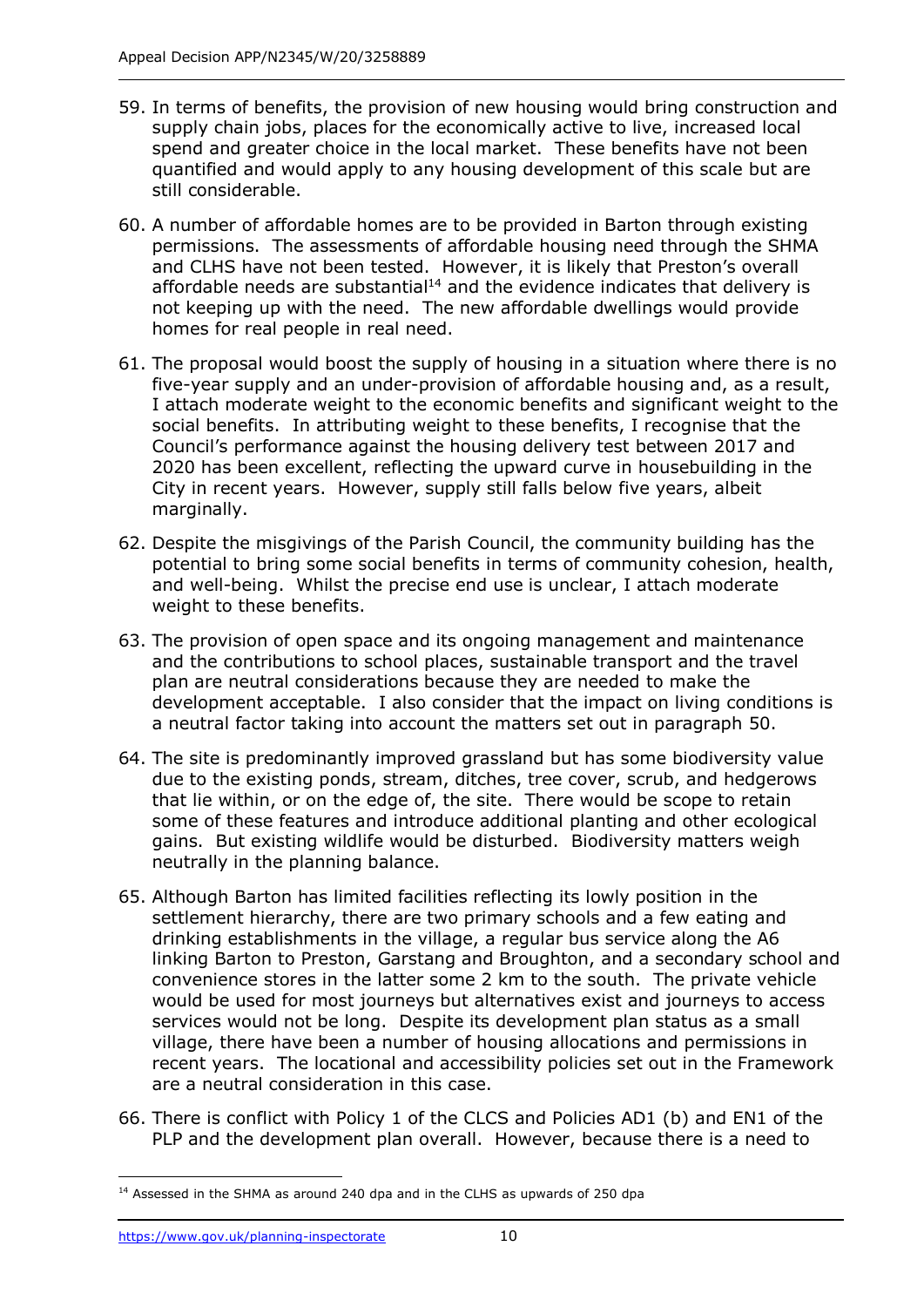breach the settlement boundaries to provide enough housing land, Policies AD1 (b) and EN1 are out-of-date and should be afforded moderate not full weight. In terms of Policy 1, the overall strategy is consistent with the Framework in concentrating development in the most sustainable locations. However, because of the link between Part (f) of the policy and Policies AD1 (b) and EN1, I attribute significant but not full weight to the policy. There is no breach of Policy 4 of the CLCS in that the development will assist in meeting the housing requirement and has the potential to contribute to five-year supply.

- 67. Policy MP of the CLCS and Policy V1 of the PLP were also raised in evidence and discussed at the inquiry. However, these polices are not consistent with paragraph 11 of the Framework as they reflect the wording of the 2012 version. They are not amongst the most important policies for determining the appeal. Indeed, PPG now advises that there is no need for a local plan to directly replicate the presumption in favour of sustainable development in policy. Moreover, these policies would make no difference to the outcome of this appeal.
- 68. The adverse impacts of the proposed development relating to the conflict with the development strategy and effects on character and appearance would not significantly and demonstrably outweigh the considerable economic and significant social benefits.
- 69. Material considerations, including the reduced weight that I give to the most important policies for deciding the appeal, indicate that the proposal should be determined other than in accordance with the development plan. I note, in coming to this conclusion, that it reflects the Council's position in circumstances where it is considered that a five-year supply cannot be demonstrated.

#### *Conditions*

- 70. I have considered the conditions put forward by the main parties against the advice within the Framework and PPG. I have amended the wording of some conditions as necessary so that they meet the relevant tests.
- 71. A condition requiring the submission of reserved matters is necessary to ensure that the layout, scale, and design are acceptable. I have imposed a condition relating to the approved plans and limiting the development to no more than 151 dwellings for certainty and because the proposal has been assessed on the basis of the stated numbers. Further details of the access are also required together with a programme of implementation but I have combined those put forward by the parties for clarity.
- 72. Alongside the reserved matters, ground levels, tree retention and protection, landscape and habitat management, and updated protected species surveys should be submitted so that the development takes into account these matters. The community building may accommodate some noisy uses so it should be designed to incorporate mitigation measures which should be secured by condition.
- 73. Pre-commencement conditions, other than those related to the reserved matters, are needed for the protection of amphibians and badgers, energy efficiency, site investigation, archaeological work, sustainable drainage, construction management and employment skills, to ensure a sustainable development which complies with relevant development plan policies and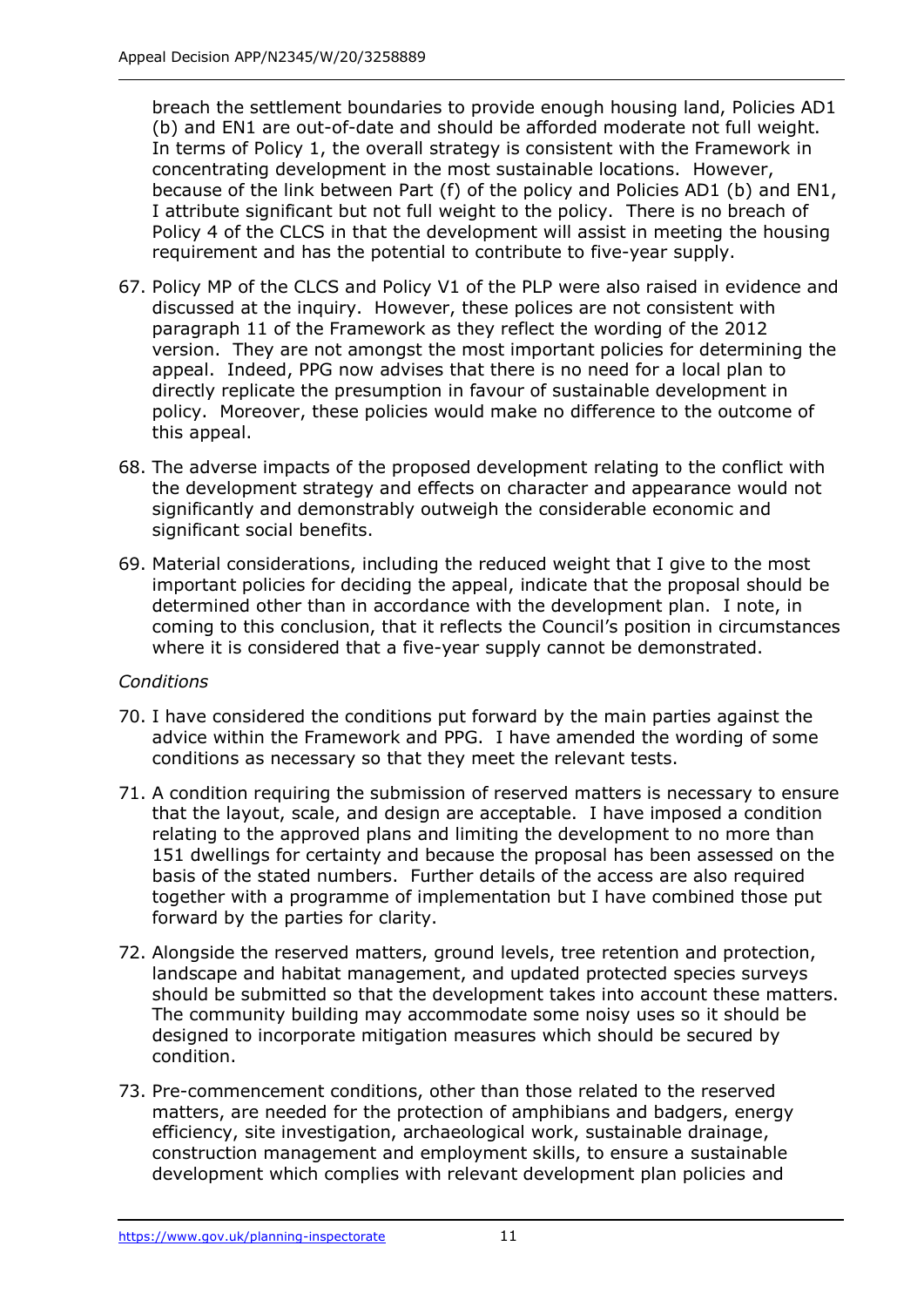supporting guidance. These conditions need to be discharged pre-construction as they are matters that require investigation or need to be in place before works commence; or are details that will affect the layout and design.

74. A condition requiring maintenance of streets pending adoption is needed to ensure an orderly development. However, the details do not need to be agreed pre-commencement, rather before the streets come into use. Conditions requiring details of lighting, electric charging points and a Travel Plan are required to protect the environment and promote sustainable transport modes. Nesting birds should be protected by condition for biodiversity reasons.

## *Conclusion*

75. For the above reasons the appeal is allowed, subject to conditions.

*Mark Dakeyne*

INSPECTOR

#### **Attached**

Annex A - Schedule of Conditions

Annex B - Appearances

Annex C - Inquiry Documents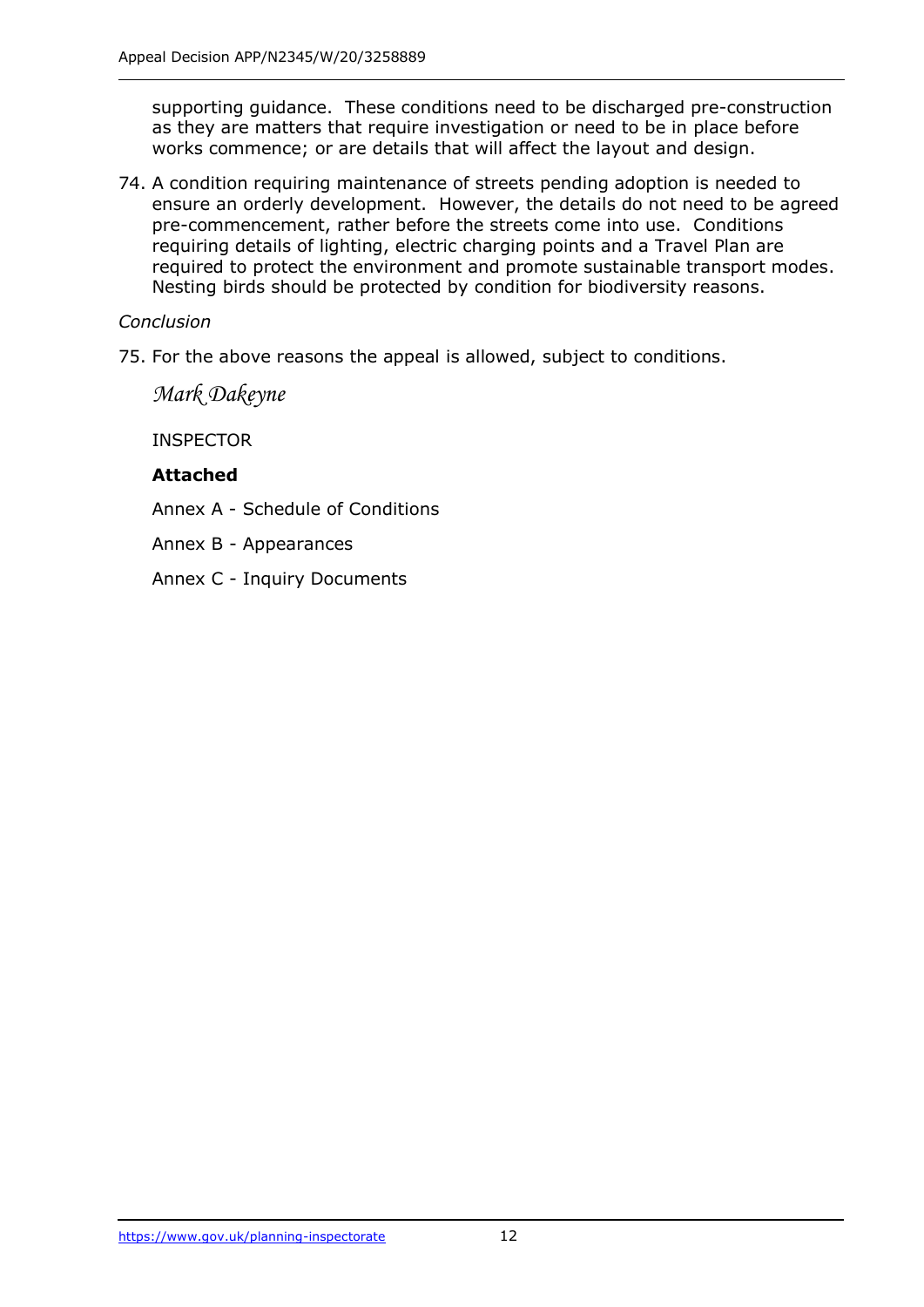## **ANNEX A - SCHEDULE OF CONDITIONS**

*Reserved Matters, Time Limits and Plans*

- 1) Details of the access, (based on, but not restricted to Drawing No: SCP/18205/SK05 Rev A), appearance, landscaping, layout and scale, (hereinafter called "the reserved matters") shall be submitted to, and approved in writing by, the local planning authority before any development takes place and the development shall be carried out as approved.
- 2) Application for approval of the reserved matters shall be made to the local planning authority not later than 3 years from the date of this permission.
- 3) The development hereby permitted shall take place not later than 2 years from the date of approval of the last of the reserved matters to be approved.
- 4) The development hereby permitted shall be limited to no more than 151 dwellings and shall be carried out in accordance with the following approved plans: 16-154 LP01 – Location Plan SCP/18205/SK05 Rev A – Site access proposed ghost island arrangement

#### *Details to accompany reserved matters*

- 5) The details of the new site access junction to Garstang Road required under condition 1 shall include the provision of a pedestrian refuge north of the junction, the upgrade of the northbound bus stop in the vicinity of no. 709 Garstang Road to full mobility standard with shelter, and a programme for implementation of the new access, pedestrian refuge, upgraded bus stop and an initial section of the estate road within the development (constructed to at least base course level). The development shall be carried out in accordance with the approved details and programme.
- 6) Any application for approval of reserved matters for layout, scale and/or design shall be accompanied by full details of existing and proposed ground levels and proposed building finish floor levels (all relative to ground levels adjoining the site). The development shall only be carried out in accordance with the approved details.
- 7) Any application for approval of reserved matters for layout, scale and/or design for the community building hereby approved shall incorporate noise mitigation measures derived from a noise assessment which shall consider the relationship of the community building with nearby residential uses. The development shall be carried out in accordance with the approved noise mitigation measures.
- 8) Any application for approval of reserved matters for layout shall include an Arboricultural Impact Assessment and Tree Constraints Plan detailing existing trees and hedges to be retained and those to be removed. The Assessment and Plan shall also detail protection measures for trees, shrubs and hedges identified as being retained. The development shall be carried out in accordance with the approved details.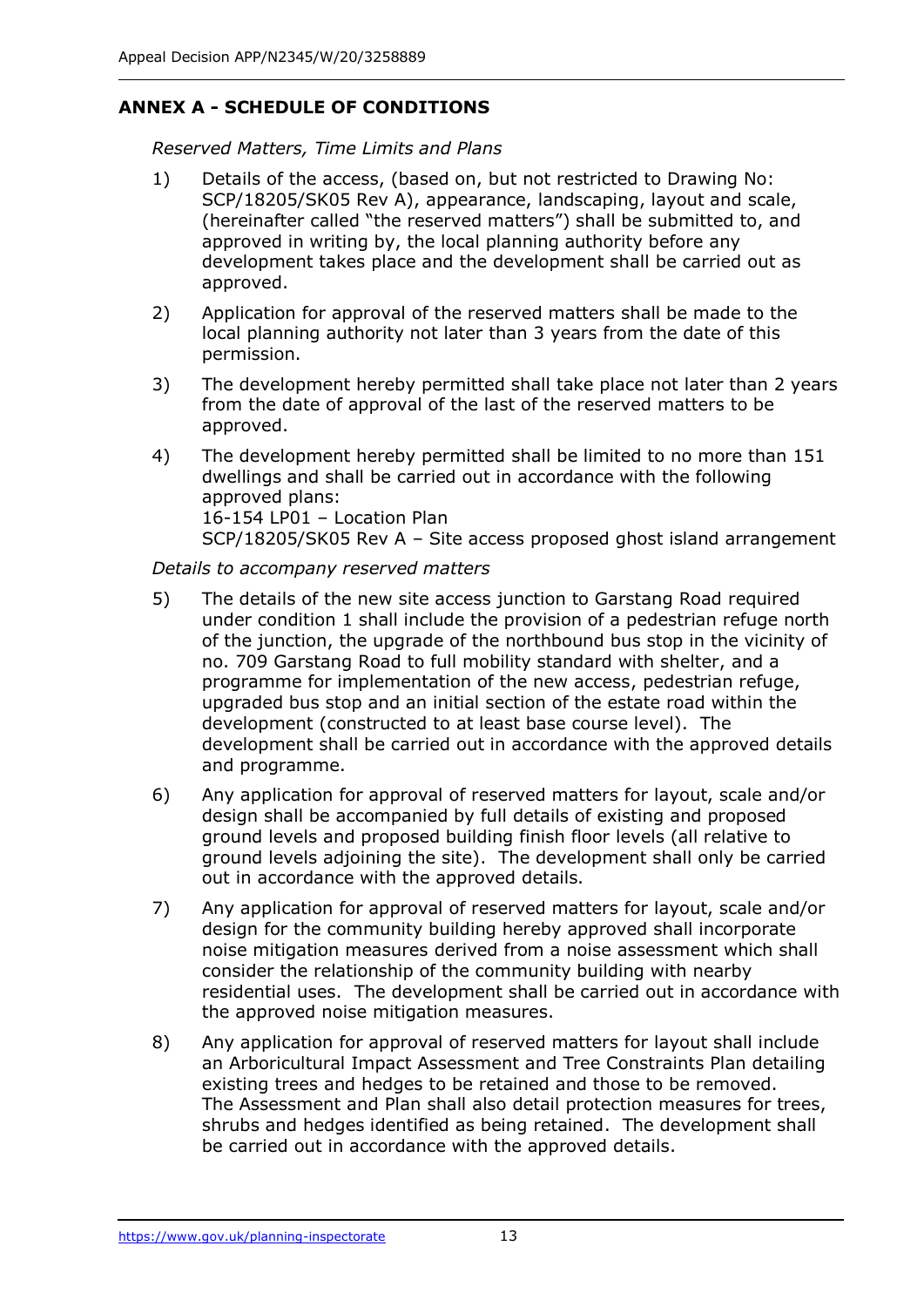- 9) Any application for approval of reserved matters for landscaping shall include details of a Landscape/Habitat Management Plan to include longterm design objectives, timings of works, habitat creation and enhancement, and management responsibilities and maintenance schedules for all landscaped areas (other than privately-owned domestic gardens). The requirements of the Landscape/Habitat Management Plan shall be informed by the submitted Extended Phase 1 Habitat Survey Rev. A dated 2018 and the recommended measures shall be carried out in accordance with the approved Plan.
- 10) Any application for approval of reserved matters for landscaping shall include an updated survey to demonstrate that all trees have been resurveyed for the presence of bats/bat roosts. Any mitigation measures identified as being necessary during the survey work shall be implemented in accordance with a scheme that has first been submitted to, and approved in writing by, the local planning authority.

### *Pre-commencement conditions*

- 11) Prior to commencement of the development hereby approved a method statement outlining preventative measures (Reasonable Avoidance Measures) to ensure protection of amphibians shall have been submitted to, and approved in writing by, the local planning authority. The approved method statement shall then be adhered to throughout the construction phase.
- 12) Prior to the commencement of the development hereby approved, a scheme shall be submitted to, and approved in writing by, the local planning authority to demonstrate that all dwellings shall achieve not less than a 19% improvement in the Dwelling Emission Rate over the Target Emission Rate as defined in Part L1A of the 2013 Building Regulations. The development shall thereafter be carried out in accordance with the approved scheme.
- 13) Further to the recommendations of the Phase 1 Geo-Environmental Desk Study Report Ref: 18079/GEDS dated May 2018, an intrusive Phase II Site Investigation shall be undertaken and submitted to the local planning authority for verification prior to the commencement of any development on site. In the event that remediation is required, a Method Statement and Remediation Strategy shall be submitted to, and approved in writing by, the local planning authority prior to the commencement of any development. Thereafter the development shall be carried out in accordance with the approved details.
- 14) Prior to commencement of the development hereby approved (including clearance of site vegetation), an updated survey for the presence of badgers (together with proposals for mitigation/compensation, if required) shall be undertaken, submitted to, and approved in writing by, the local planning authority. Any necessary and approved measures for the protection of badgers shall thereafter be implemented.
- 15) No development shall take place until a programme of archaeological work and a Written Scheme of Investigation (WSI) has been submitted to, and approved in writing by, the local planning authority. The WSI shall include a mitigation strategy detailing the excavation/preservation strategy where appropriate and a timetable for the carrying out of this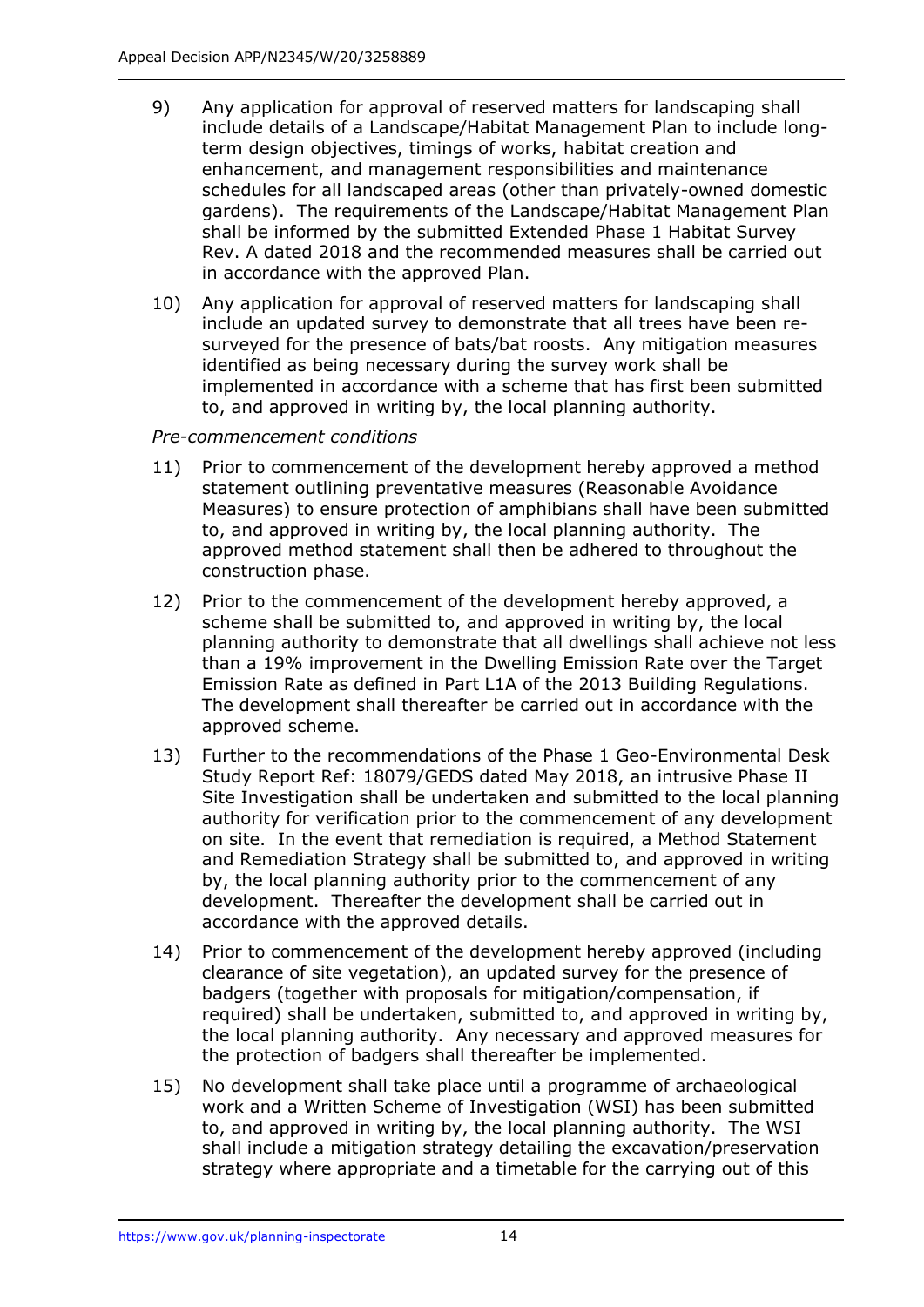work. The development shall be carried out in accordance with the approved scheme.

16) No development shall commence until details of the design and means of implementation of a sustainable surface water drainage scheme have been submitted to, and approved in writing by, the local planning authority. Those details shall include:

a) A sustainable drainage layout plan appropriately labelled to include all pipe/structure references, dimensions, design levels, finished floor levels in AOD with adjacent ground levels;

b) Proposed ground levels along the boundaries with nos. 620-630, 654- 666 Garstang Road, nos. 18, 20 & 22 Woodlands Crescent, and nos. 22 and 23 Woodlands Way;

c) The drainage scheme shall be in accordance with the principles of the Betts Hydro Flood Risk Assessment & Drainage Management Strategy Ref: HYD345\_CARDWELL.FARM\_FRA&DMS Revision 1.0 dated 17 June 2019 and demonstrate that the surface water run-off shall not exceed the pre-development greenfield runoff rate. No surface water shall be permitted to drain directly or indirectly into the public sewer. Any variation to the discharge of foul water shall be agreed in writing by the local planning authority prior to the commencement of the development. The scheme shall subsequently be implemented in accordance with the approved details before the development is completed;

d) Sustainable drainage flow calculations (1 in 1, 1 in 2, 1 in 30 and 1 in 100 + climate change);

e) A plan identifying areas contributing to the drainage network;

f) Measures taken to prevent flooding and pollution of the receiving groundwater and/or surface waters, including watercourses;

g) A plan to show overland flow routes and flood water exceedance routes and flood extents;

h) Evidence of an assessment of the site conditions to include site investigation and test results to confirm infiltrations rates;

i) Breakdown of attenuation volume in pipes, manholes and attenuation ponds; and,

j) Details of an appropriate management and maintenance plan for the sustainable drainage system for the lifetime of the development. This shall include arrangements for adoption by an appropriate public body or statutory undertaker or management and maintenance by a Management Company and any means of access for maintenance and easements, where applicable.

The scheme shall be implemented in accordance with the approved details prior to first occupation of any of the approved dwellings. Thereafter the drainage system shall be retained, managed, and maintained in accordance with the approved details.

17) Prior to commencement of the development hereby approved a construction and environmental management plan (CEMP) shall be submitted to, and approved in writing by, the local planning authority. The CEMP shall provide for:

(i) the means of highway access and parking for construction vehicles, plant and construction workers' vehicles and sustainable travel methods for construction workers;

(ii) loading and unloading of plant and materials;

(iii) storage of plant and materials used in constructing the development;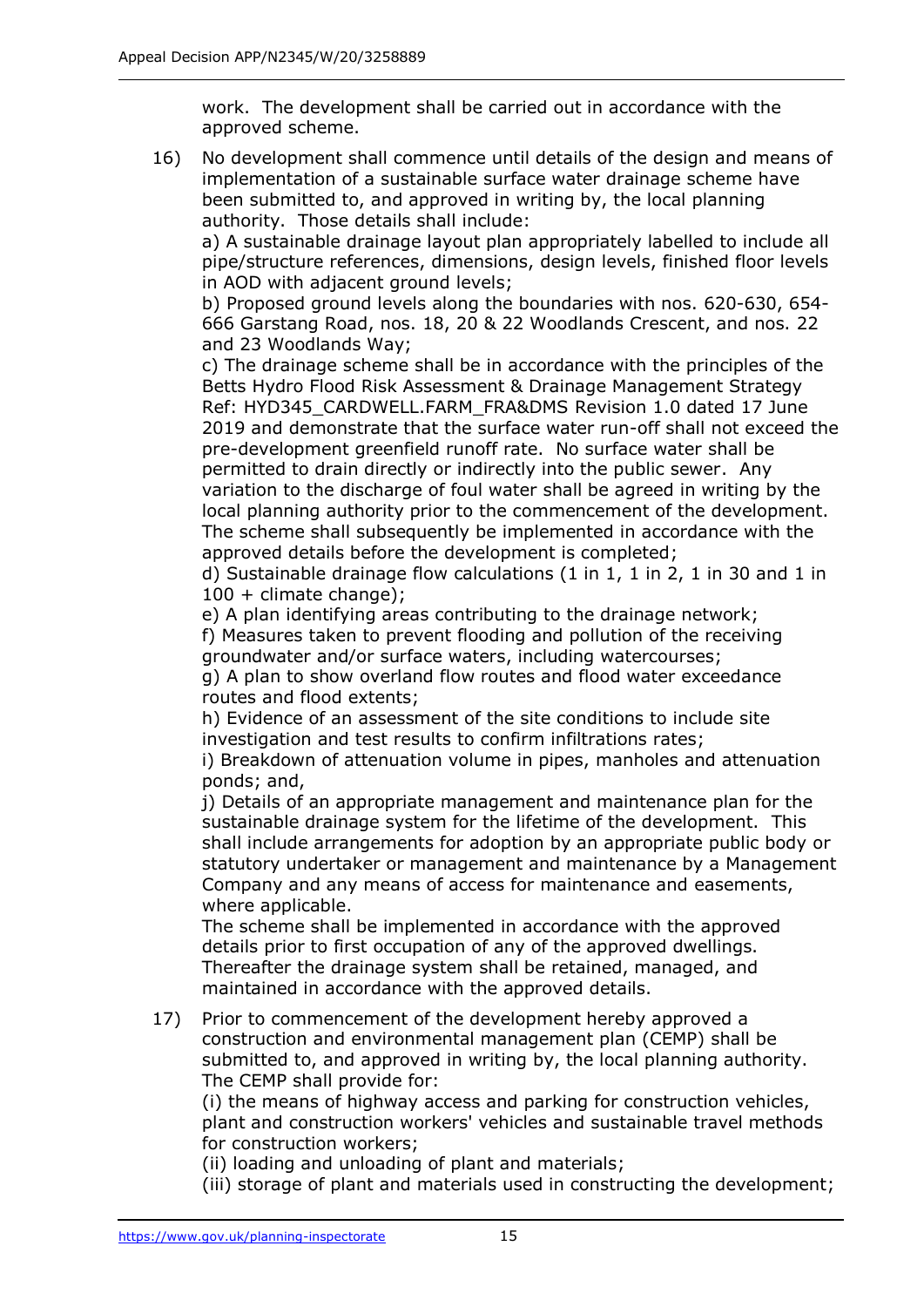(iv) storage, disposal and removal of spoil and waste arising out of the construction works;

(v) hours of working and access;

(vi) site security arrangements, including hoardings and other means of enclosure;

(vii) piling methods, if used;

(viii) wheel cleaning facilities;

(ix) measures to control the emission of dust and dirt during construction;

(x) measures to control the emission of noise; and,

(xi) appointment of a Construction Liaison Officer with contact details. The approved CEMP shall be adhered to throughout the construction period.

18) Prior to the commencement of the development hereby approved, an Employment and Skills Plan that is tailored to the development and that sets out the employment and skills training opportunities for the construction phase of the development, shall be submitted to, and approved in writing by, the local planning authority. Thereafter the development shall be carried out in accordance with the approved Employment and Skills Plan.

### *Pre-occupation and construction stage conditions*

- 19) Prior to first occupation of any part of the development hereby permitted, details of a programme for the provision of streets within the development and arrangements for their management and maintenance shall be submitted to, and approved in writing by, the local planning authority. The streets shall thereafter be provided, managed, and maintained in accordance with the approved details until such time as an agreement has been entered into under Section 38 of the Highways Act 1980 or a private management and maintenance company has been established.
- 20) Prior to first occupation of any part of the development hereby approved, an external lighting scheme for public areas shall be submitted to, and agreed in writing by, the local planning authority. The scheme shall include luminance levels and shall demonstrate how any proposed external lighting has been designed and located to avoid excessive light spill/pollution in relation to important wildlife habitats. External lighting in public areas shall only be installed in accordance with the approved scheme and shall thereafter be retained as approved. No additional external lighting outside the curtilage of dwellings shall be installed without prior written consent from the local planning authority.
- 21) Prior to its occupation, each dwelling shall be provided with an electric vehicle charging point in accordance with details that have been submitted to, and approved in writing by, the local planning authority. The electric vehicle charging points shall be retained for that purpose thereafter.
- 22) No more than 50 dwellings shall be occupied until a Travel Plan has been submitted to, and approved in writing by, the local planning authority. The provisions of the Travel Plan shall be implemented and operated in accordance with the timetable contained therein.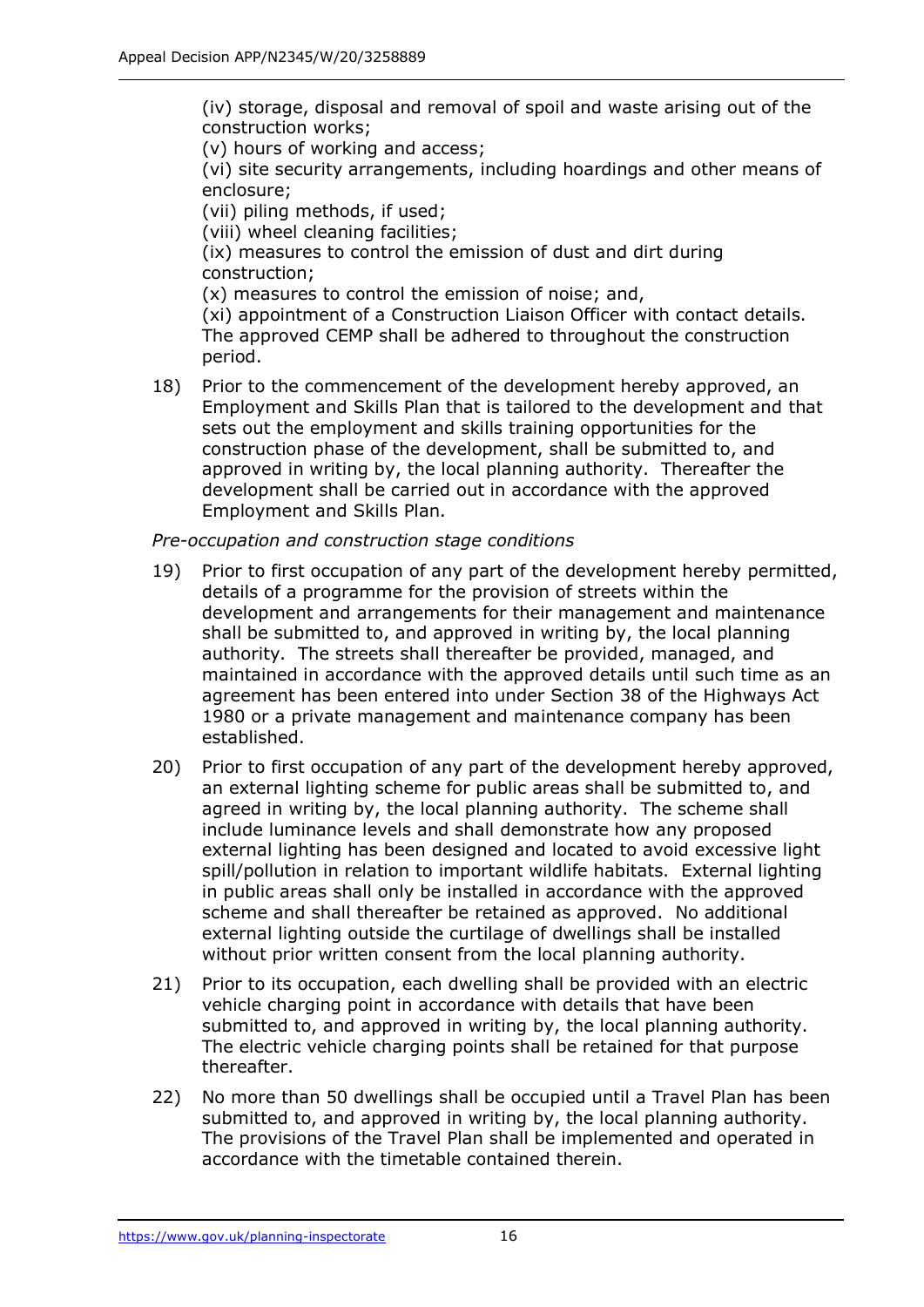23) There shall be no tree felling, vegetation clearance works, or other works that may affect nesting birds between March and August inclusive, unless the absence of nesting birds has been confirmed by further surveys or inspections that have first been submitted to, and approved in writing by, the local planning authority. Anti-bird netting shall not be placed over trees, hedgerows, or other vegetation within the site at any time.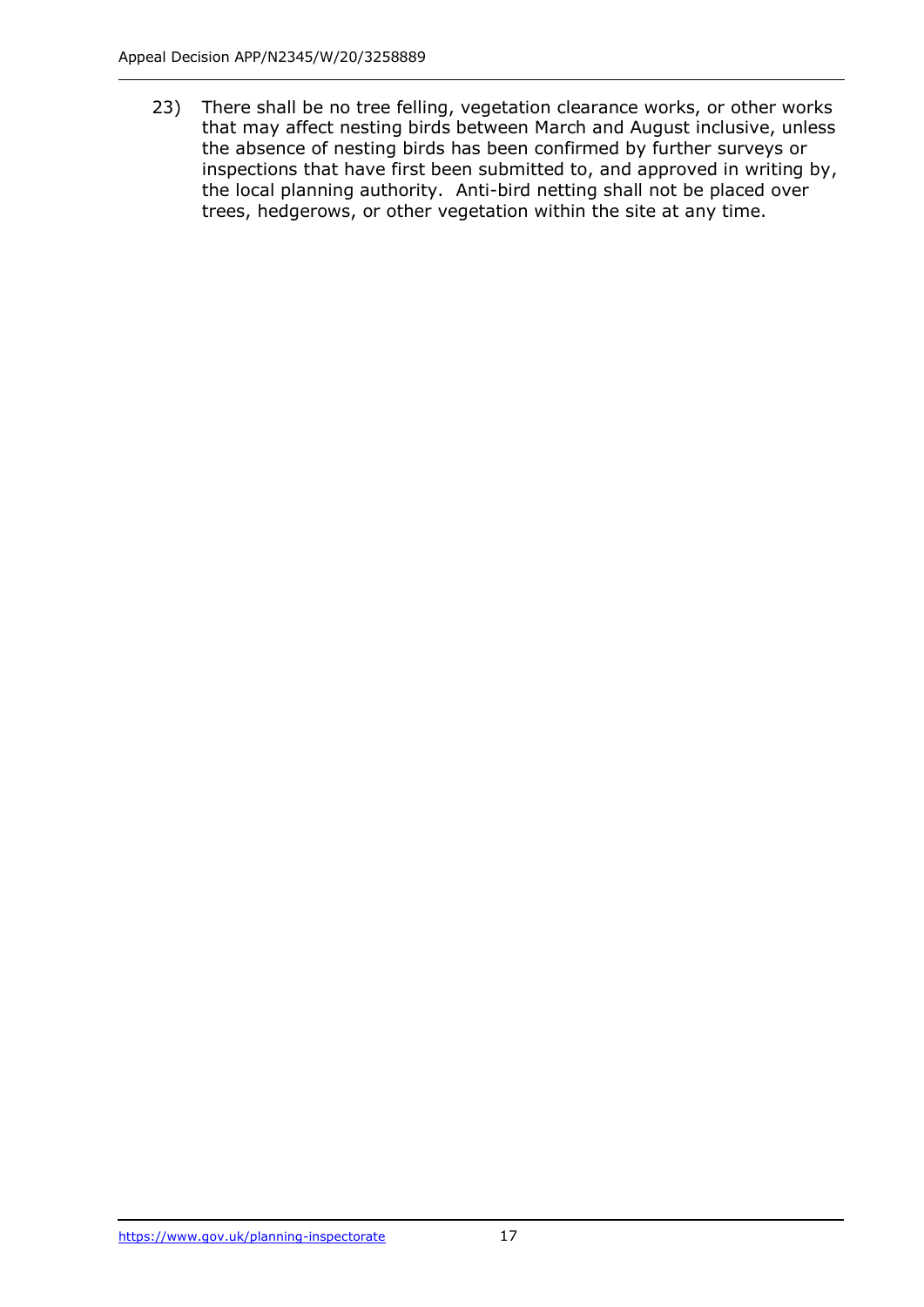## **ANNEX B - APPEARANCES**

# FOR THE LOCAL PLANNING AUTHORITY:

| Martin Carter of Counsel<br>He called |                                                    | Instructed by Karen Parminter, Assistant<br>Director, City Solicitor and Monitoring Officer |
|---------------------------------------|----------------------------------------------------|---------------------------------------------------------------------------------------------|
|                                       | Chris Blackburn BSc MSc<br><b>MRTPI</b>            | Planning Policy Team Leader                                                                 |
|                                       | Robert Major BSc MSc<br><b>MRTPI</b>               | Principal Planning Officer                                                                  |
| FOR THE APPELLANT:                    |                                                    |                                                                                             |
| Vincent Fraser of Queens<br>Counsel   |                                                    | Instructed by Stephen Harris, Emery Planning                                                |
|                                       | He called<br>Ben Pycroft BA (Hons)<br>Dip TP MRTPI | Director, Emery Planning                                                                    |
|                                       | Stephen Harris BSc (Hons)<br><b>MRTPI</b>          | Director, Emery Planning                                                                    |
|                                       | INTERESTED PERSONS:                                |                                                                                             |
| John Parker                           |                                                    | <b>Barton Parish Councillor</b>                                                             |
| Susan Fox                             |                                                    |                                                                                             |